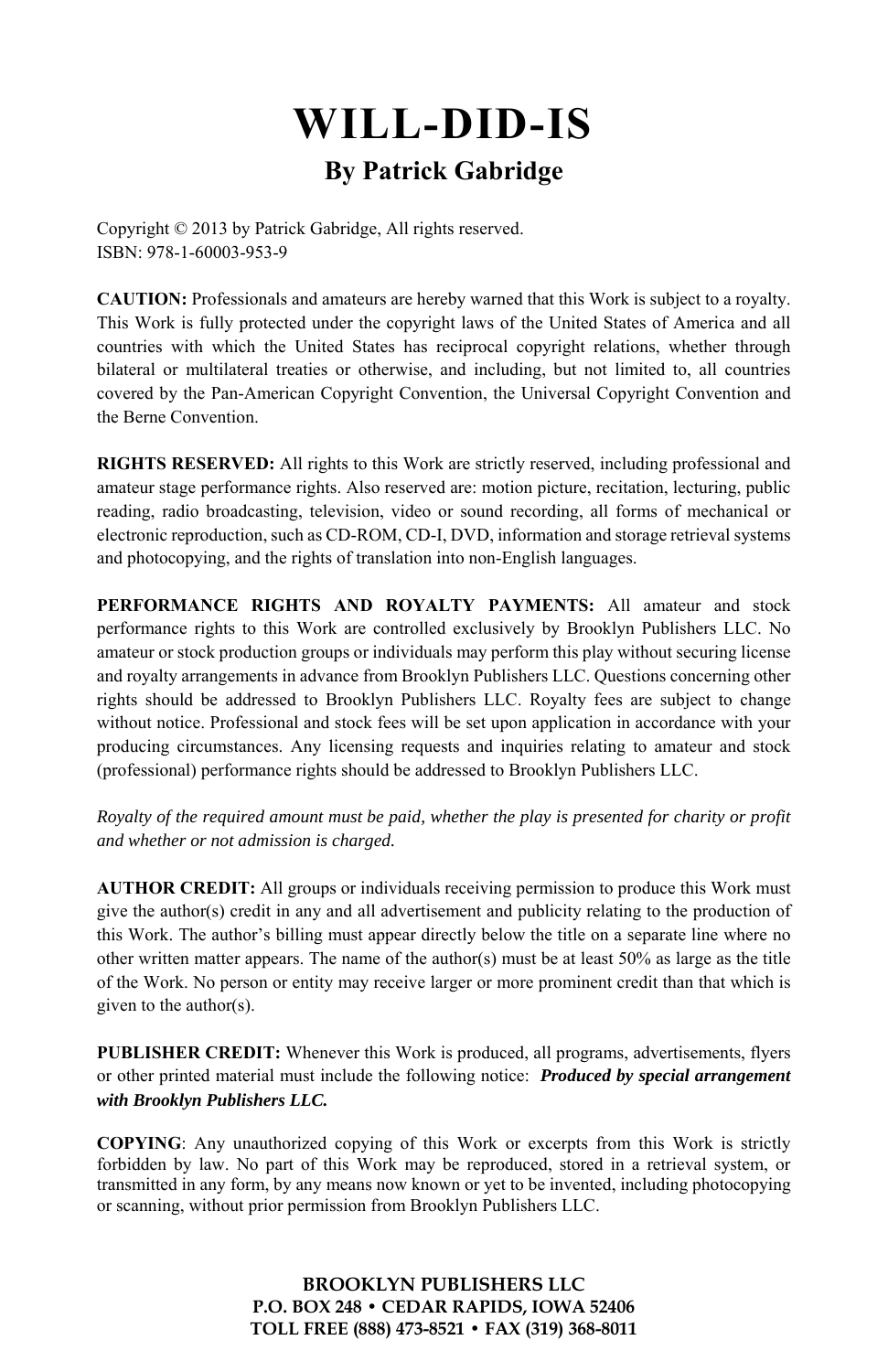# **WILL-DID-IS**

# *A Ten Minute Comedy Duet*  **By Patrick Gabridge**

**SYNOPSIS:** Time travel doesn't always go according to plan. After obsessively waiting for years, Mindy finally meets the time traveler. A fun and touching time-crossed encounter of hearts and minds.

## **CAST OF CHARACTERS**

|                                                                                                          | obsessively waiting for years, ivingly finally filed to the third travelst. In full at |
|----------------------------------------------------------------------------------------------------------|----------------------------------------------------------------------------------------|
| touching time-crossed encounter of hearts and minds.                                                     |                                                                                        |
|                                                                                                          | <b>CAST OF CHARACTERS</b>                                                              |
|                                                                                                          | $(1$ female, 1 male, 0-10 extras)                                                      |
|                                                                                                          |                                                                                        |
|                                                                                                          | future, to point of obsession.                                                         |
|                                                                                                          | $(64 \text{ lines})$                                                                   |
|                                                                                                          |                                                                                        |
|                                                                                                          |                                                                                        |
|                                                                                                          | (Non-Speaking)                                                                         |
| TIME: Right now. Which is not May 7, 2005.<br>PLACE: A crowded train car on Boston's Orange Line subway. |                                                                                        |
|                                                                                                          | <b>PROPS</b>                                                                           |
| 2 Tin Foil Hats                                                                                          |                                                                                        |
| Shopping Bags of Produce                                                                                 |                                                                                        |
| Bandages (bloody gauze)                                                                                  |                                                                                        |
| Ice pack                                                                                                 |                                                                                        |
| Suitcase with Wheels                                                                                     |                                                                                        |
|                                                                                                          | <b>COSTUMES</b>                                                                        |

### **PROPS**

- $\Box$  2 Tin Foil Hats
- $\Box$  Shopping Bags of Produce
- $\Box$  Bandages (bloody gauze)
- $\Box$  Ice pack
- Suitcase with Wheels

#### **COSTUMES**

MINDY – Wears a tin foil hat.

FITCH – Wears a tin foil hat. There is a large black barcode tattooed across his forehead.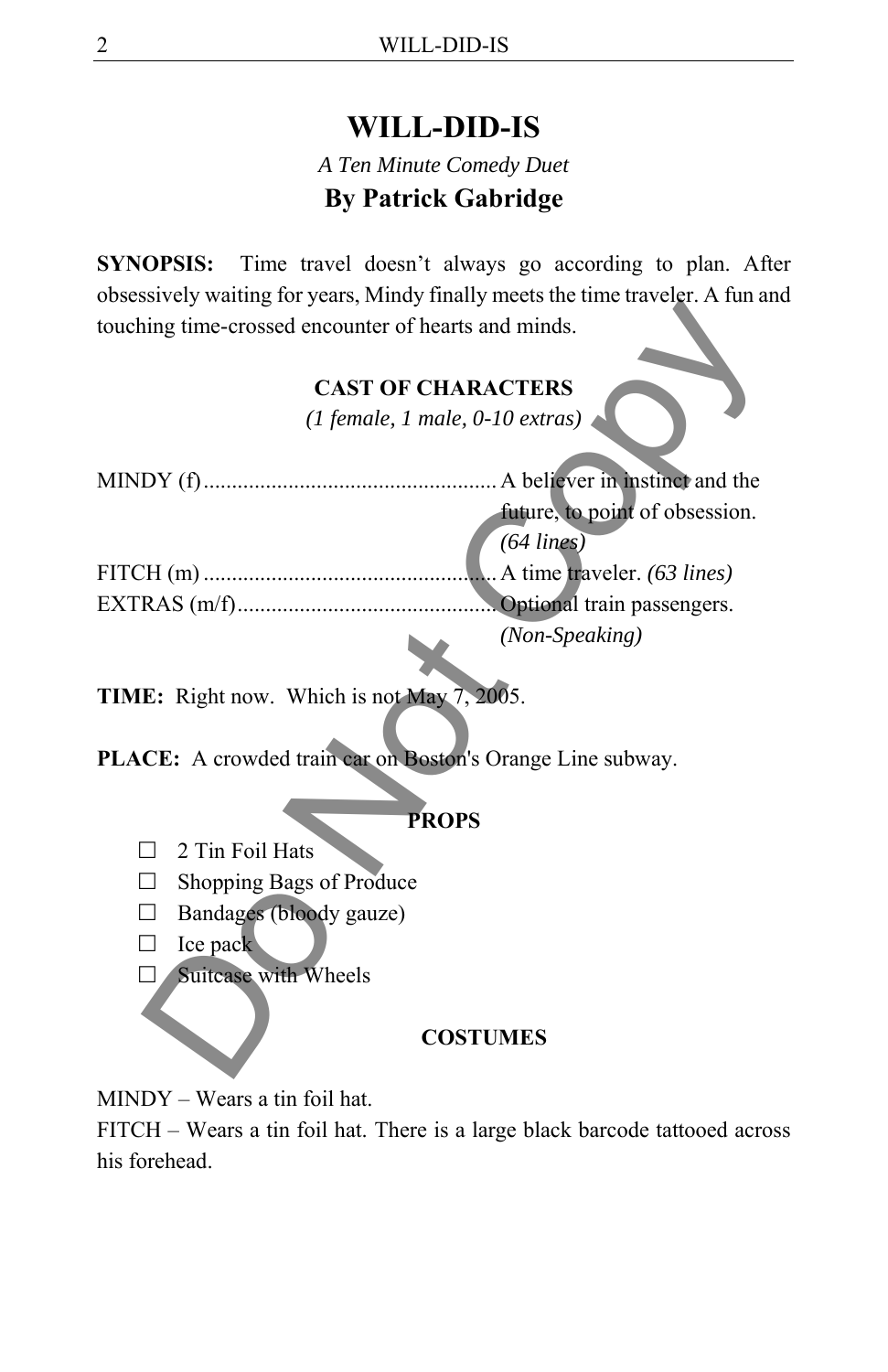#### **AUTHOR'S NOTE**

This is a play where simplicity and clarity are important, even though they're talking about something as fantastical as time travel. It's also very much worth keeping in mind that they are in a public space. If you're doing a full production of the play, you should feel to use extras to portray fellow subway passengers, but the play is still very doable as a duet. Tin foil hats make me smile and I hope they make you happy, too!

#### **PRODUCTION HISTORY**

Thanks to Rhombus for helping me shape the earliest drafts. The first production of this play was in the T Plays in Boston, produced by the Mill 6 Theatre Collaborative, with Dakota Shepard as Mindy and Brett Milanowski as Andy, directed by Chris Anton. mgers, but the play is still very doable as a duet. Tin foil hats make n<br>
and I hope they make you happy, too!<br> **PRODUCTION HISTORY**<br>
ks to Rhombus for helping me shape the carliest drafts. The fir<br>
uction of this play was

- Winner, 2014 Vittum Award for Best Short Play
- Winner, 2013 10x10 Festival, Carrboro, NC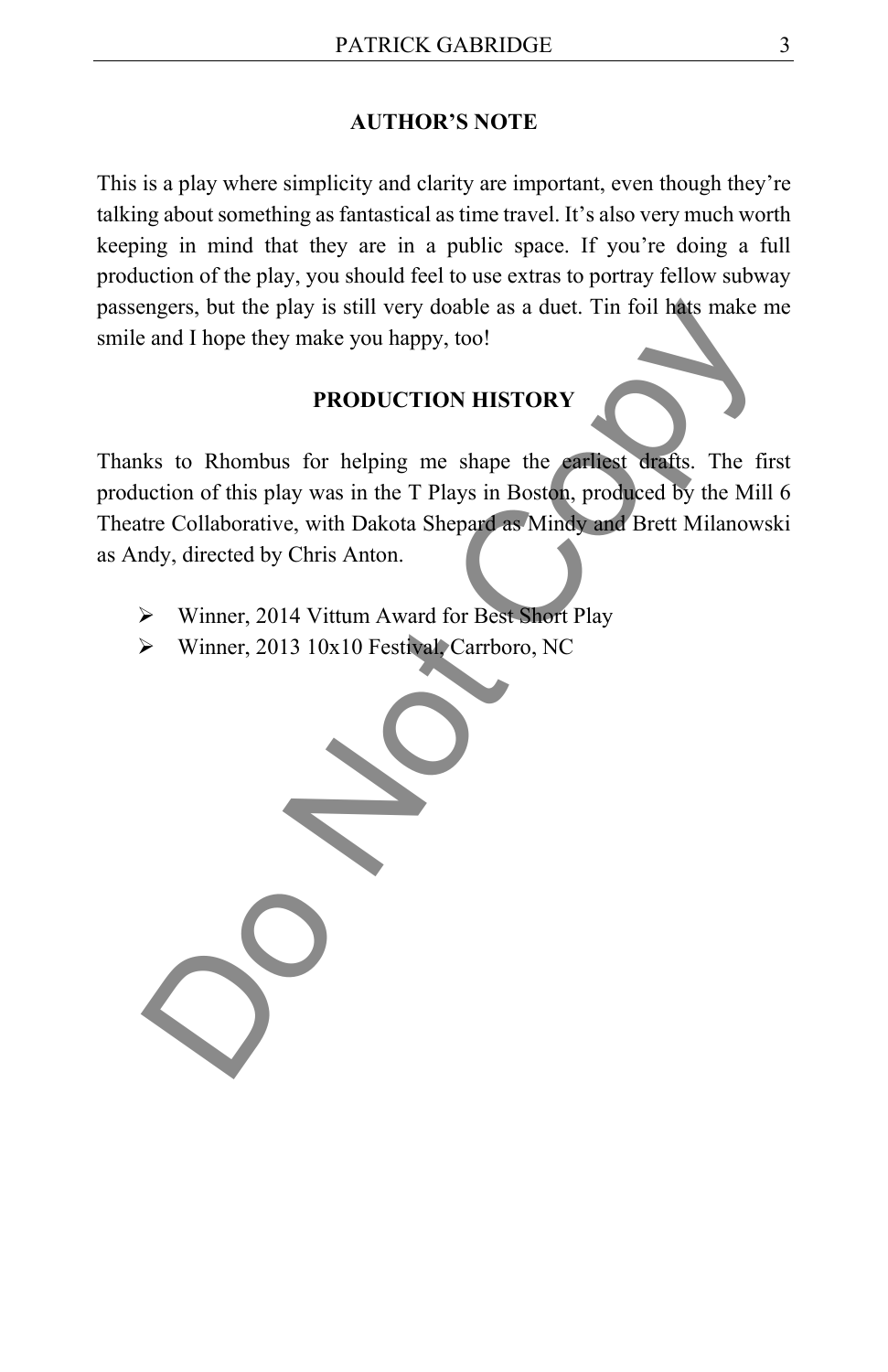*AT RISE: MINDY sits in a corner with full of bags of produce. She wears a tinfoil hat unlike the other passengers, keeps looking at all the other riders, watching for something or someone. On first (or second) glance, she might seem a bit unbalanced. Passengers get on and off the train. FITCH enters pulling a small suitcase with wheels and holds bloody gauze and an ice pack to his head. FITCH wears a tinfoil hat much like MINDY'S. At the sight of FITCH, MINDY gasps in amazement. She composes herself and then walks across the car, over to FITCH. She shakes with excitement.* 

- **MINDY:** Hi.
- **FITCH:** *(Flinching.)* What? *(Notices MINDY'S tinfoil hat.)* Oh. Hello. Hello. Are you here for the convention, too?
- **MINDY:** Are... Are you serious?
- **FITCH:** I'm completely lost. I knew conditions would be primitive, but I thought the network would already be in place.
- **MINDY:** Oh. My. Gosh.
- **FITCH:** Do you have any idea how to get there?
- **MINDY:** I can't believe this.
- **FITCH:** I know. It's crazy. How do they get anywhere? How do they get anything done?
- **MINDY:** You're from the future.
- **FITCH:** In a matter of speaking. *(Beat.)* Aren't you?
- **MINDY:** No.
- **FITCH:** Oh, Jeez. Sorry. My mistake. I don't mean to bother you. You aren't going to hit me, are you?
- **MINDY:** Of course not. *(Points to the bandages on his head.)* What happened?
- **FITCH:** Oh, this? I attempted to purchase some food and when it came time to pay, I assumed my implant would not be recognized, so I merely presented myself *(Points to the barcode on his forehead.)* for scanning. The shopkeeper's reaction was not what I had expected. *h* like MINDY'S. At the sight of FITCH, MINDY gasps<br>
zement. She composes herself and then walks across the ca<br>
to FITCH. She shakes with excitement.<br>
DY: Hi.<br>
DY: Hi.<br>
CHITCH. She shakes with excitement.<br>
DY: Hi.<br>
TH: I'
- **MINDY:** Sorry about that.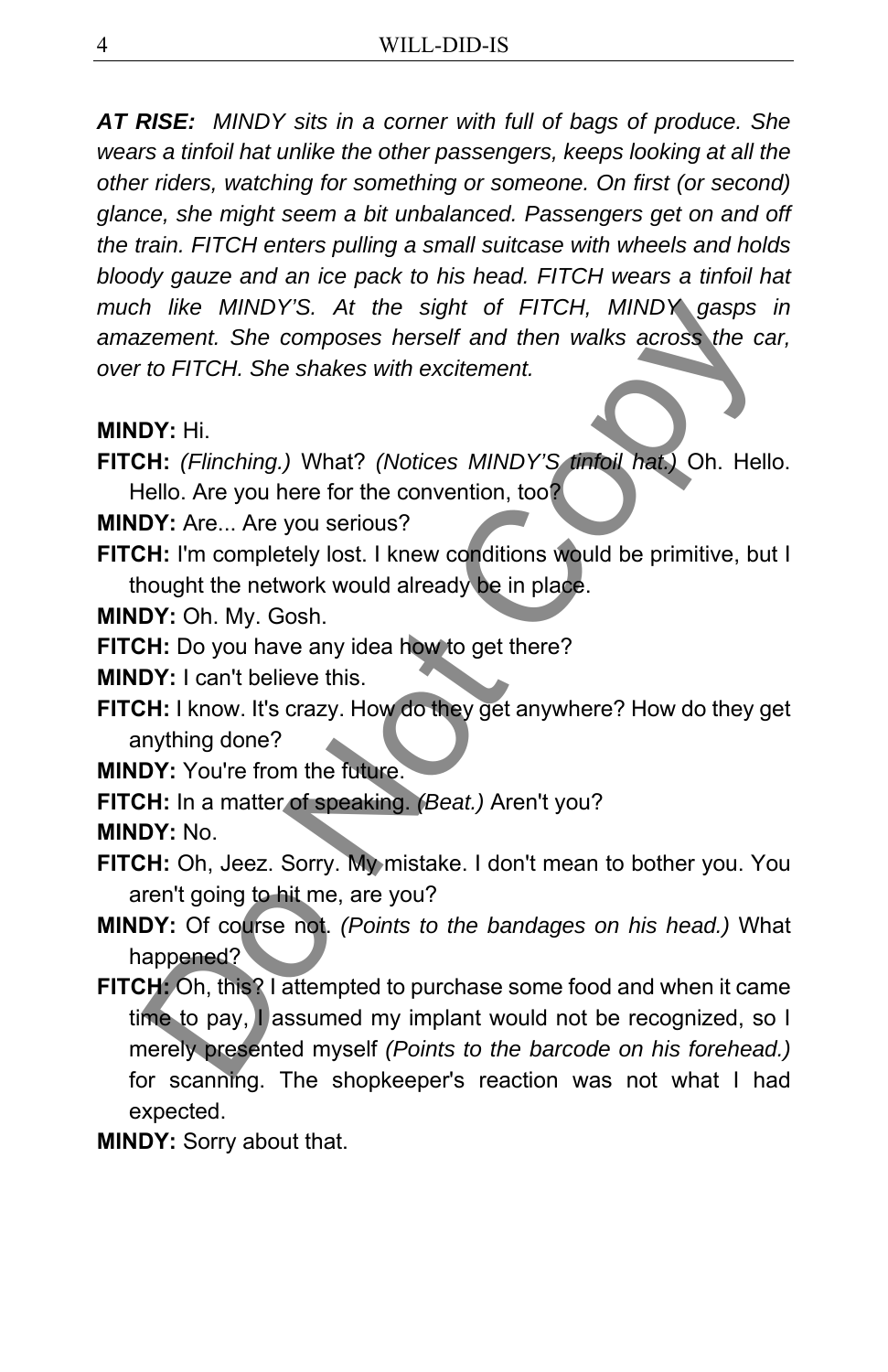**FITCH:** And then, at the hospital, the doctor repaired the wound with a needle and thread. A NEEDLE AND THREAD! And they expected me to read all kinds of text, completely unassisted. Page after page of little type, on paper. Paper! *(Whispers and shows her a form.)* I might try to bring it back as an artifact.

**MINDY:** Wow. Oh, wow, wow, oh, wow.

**FITCH:** So you're from now?

**MINDY:** I am. Welcome. Sorry for the hassle so far.

**FITCH:** And what inspired your hat?

**MINDY:** I thought I should protect myself from cell phone radiation.

**FITCH:** Very wise. I was shocked to measure the waves they've got bouncing around. Don't they know it causes cancer? And stupidity? **MINDY:** Some of us have figured it out.

**FITCH:** If I'd known, I would have brought my helmet. This will have to do for now.

**MINDY:** We also figured it might be noticeable to the time travelers.

**FITCH:** So you know.

**MINDY:** I feel like I've been waiting for you my whole life.

**FITCH:** Really?

**MINDY:** When no one showed for the convention, I knew it was a mistake. It had to be.

**FITCH:** No one showed?

**MINDY:** Some people said that just proved time travel can't exist. This was supposed to be the one and only time traveler's convention- you only need one, after all. Everyone just comes back to the appointed time. **CHI:** So you're from now?<br> **DI':** I am. Welcome. Sorry for the hassle so far.<br> **CHI:** Amd what inspired your hat?<br> **CHI:** Not what inspired your hat?<br> **CHI:** Very wise. I was shocked to measure the waves they've gionning

**FITCH:** Wait. Hold on. Back up. What do you mean? Isn't it today? **MINDY:** The convention was in 2005.

**FITCH:** Yes, I know.

**MINDY:** May 7, 2005.

**FITCH:** And it is now...

**MINDY:** [insert the present date.]

**FITCH:** No! You have got to be kidding me. Those bastards. They coded it wrong on purpose.

**MINDY:** Coded it?

**FITCH:** In the Wikiverse. To keep people from attending. Time travel is possible, but highly discouraged. I am an idiot. What have I done?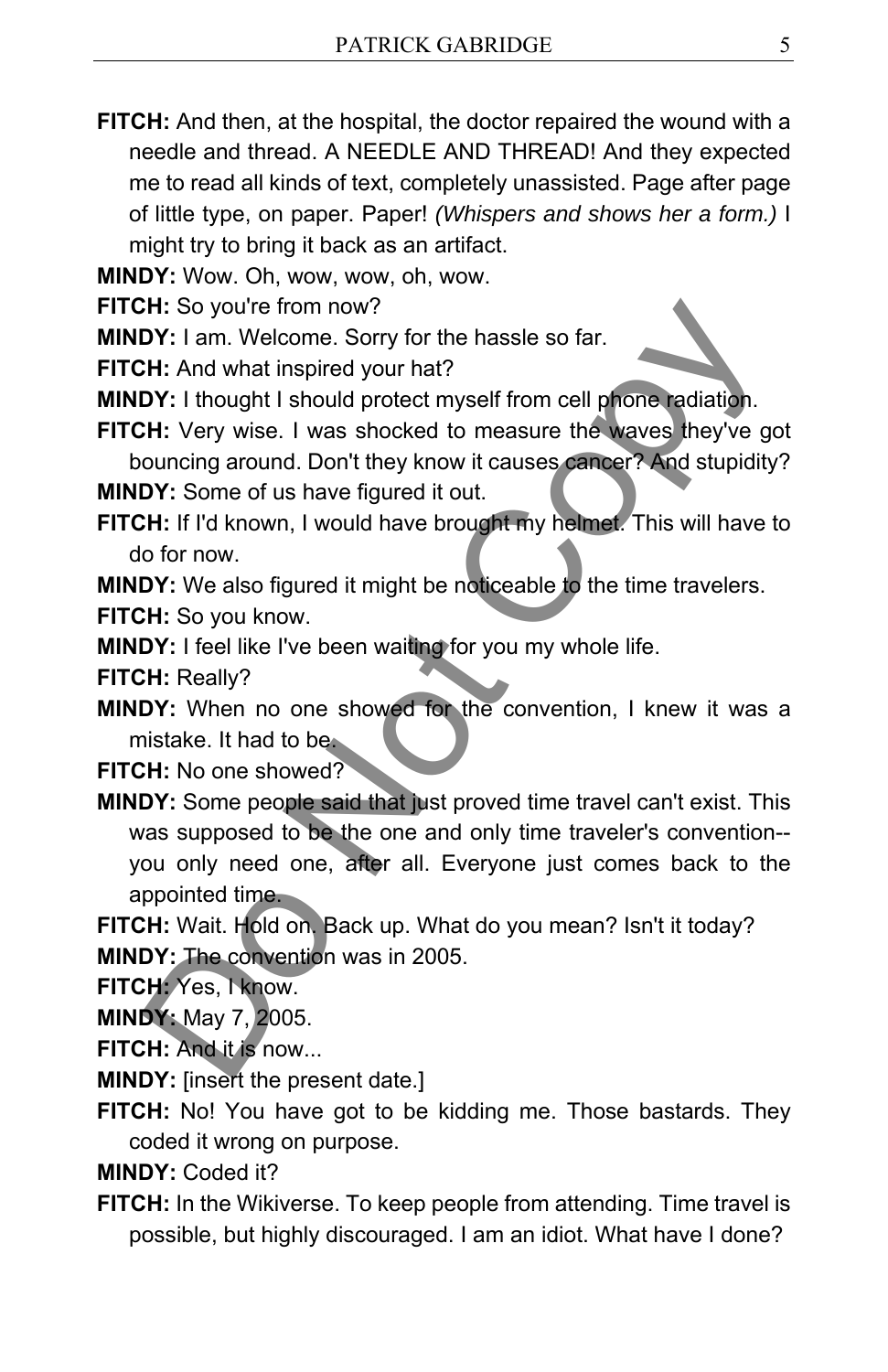*Silence as FITCH seethes at himself.* 

- **MINDY:** I'm Mindy. Nice to meet you.
- **FITCH:** Fitch. Abercrombie Fitch.
- **MINDY:** You're named after a store?
- **FITCH:** Isn't everyone?

**MINDY:** No.

- **FITCH:** Oh, interesting. My parents wanted to get me a leg up on cool manliness. They were very brand conscious.
- **MINDY:** I was named after a character on a TV show. Well, actually, I changed it to Mindy myself. I started as Susan.
- **FITCH:** I had one chance for glory, and I fouled it up
- **MINDY:** But you didn't. You're here.
- **FITCH:** The convention must have been a horrible disappointment.
- **MINDY:** Most people never believed anyway. Just figured it was a big MIT joke. But a few of us really got it. We knew there had to be a grand future out there, with time travel and space ships and a world full of happiness. **CHET SOFT THE SOFT THE SOFT THE SOFT THE SOFT THE CONDUCT THE CHE CHE CHE CHE CHE COPY: Not anothers. They were very brand conscious.**<br>
DO Maniliness. They were very brand conscious.<br>
DO Maniliness. They were very brand c
- **FITCH:** I don't know whether that's exactly true.
- **MINDY:** So we waited for you. Faithfully.
- **FITCH:** There are more of you on this welcoming committee?
- **MINDY:** Not anymore... There were a dozen of us. We worried the travelers might get lost. Boston is notoriously confusing to outsiders.
- **FITCH:** Still has the same reputation, even in my time.
- **MINDY:** We split up the city. Some people took the subway lines, others watched the airport, the MIT campus. I had the Orange Line. My fiancé had the Red Line.

**FITCH:** Oh. I see. You, ah, you're engaged.

- **MINDY:** Not anymore. He ran off with the Blue Line woman. I don't ride those lines anymore. Just the Orange. All day. Every day. Most of the night, too. Waiting for you.
- **FITCH:** That's dedication.
- **MINDY:** My doctors think there's something wrong with me.
- **FITCH:** From what I've seen, I wouldn't put much faith in what you people call "medicine."
- **MINDY:** My parents, too.